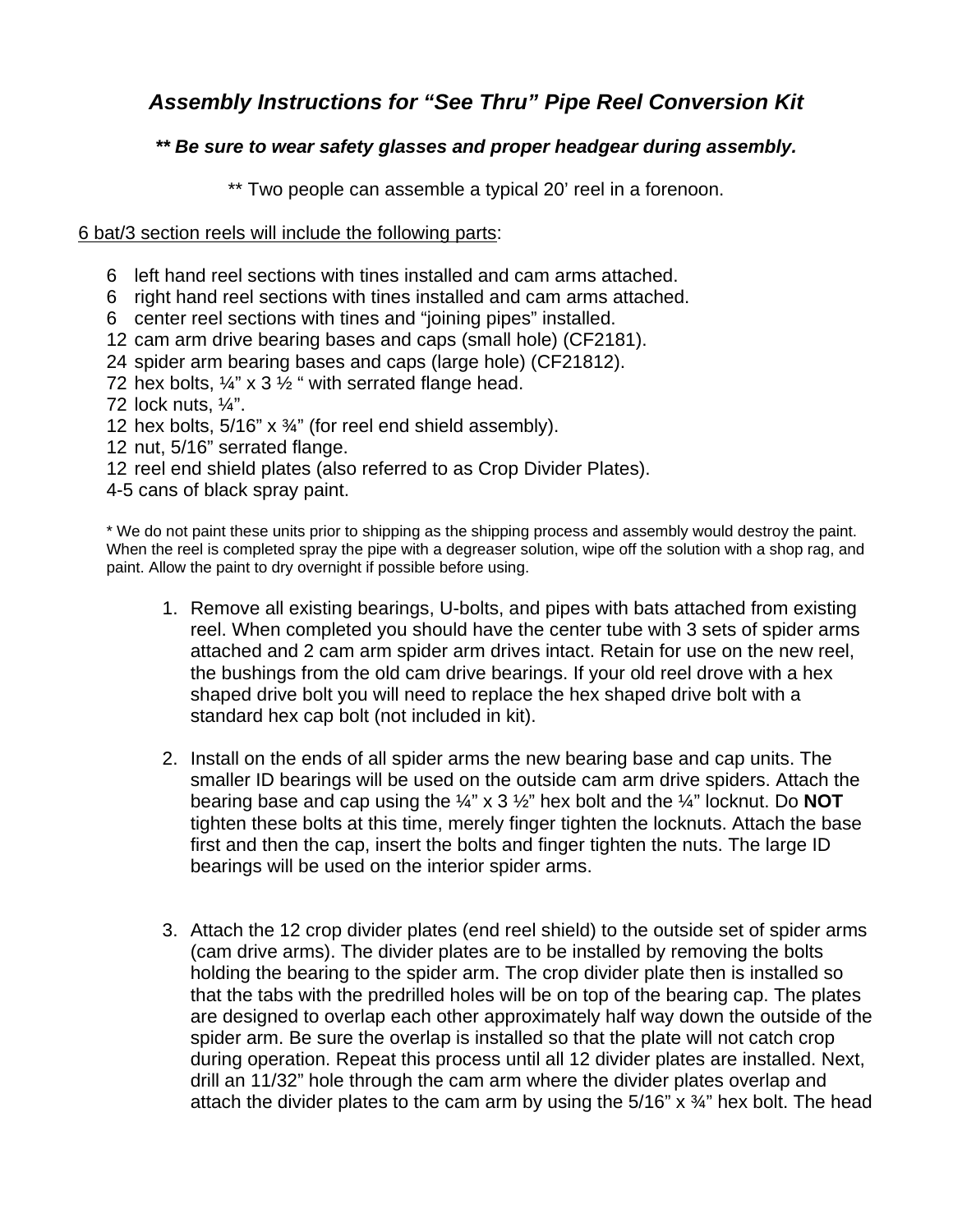of the bolt should be on the outside of the divider plates, holding both plates to the spider arm through the slotted holes at the bottom of the plate.



- 4. Begin pipe assembly on a single pipe or bat. Remove all bearing caps on this one row or bat. Slide the center section of pipe into each of the outside sections of pipe. Lay the completed length of pipe onto the bearing bases. Attach the cam drive units to the cam drive spider arm bearing being careful to keep the large 1 1/8" diameter flat washer to the outside of the bearing. Reinstall all of the bearing caps to all of the bearing bases on this bat and "snug tighten" only. To keep the reel in balance, install pipes opposite to the first pipe installed so that the reel will not move during assembly. Repeat the pipe installation process until all 6 bats are completed.
- 5. With all 6 pipes installed check each center pipe section and be sure that you have the same amount of space on each side of the bearing. This will prevent putting a "side load" on the spider arms. Measure each of the new pipes overall length. The new pipes should be within 1/16" overall length of the old pipes you removed. Turn the reel over slowly by hand inspecting location of the cam drive in the cam track. Care should be taken to be sure all of the tines are "in line" on one single pipe, check again that the pipes have not moved and plug weld the holes on the top side of the pipe. Repeat this process until all 6 pipes have been plug welded on the top side.
- 6. Remove the cam drive bolts from each end section and turn the pipes over so you can plug weld the bottom set of holes on each pipe. Reattach the cam drive bolts when all of the plug welds are completed and tighten all bolts and nuts.
- 7. Apply a degreasing solution to the pipes and, using shop rags, dry the pipes removing all of the degreasing solution from the pipes. Paint all of the pipes with